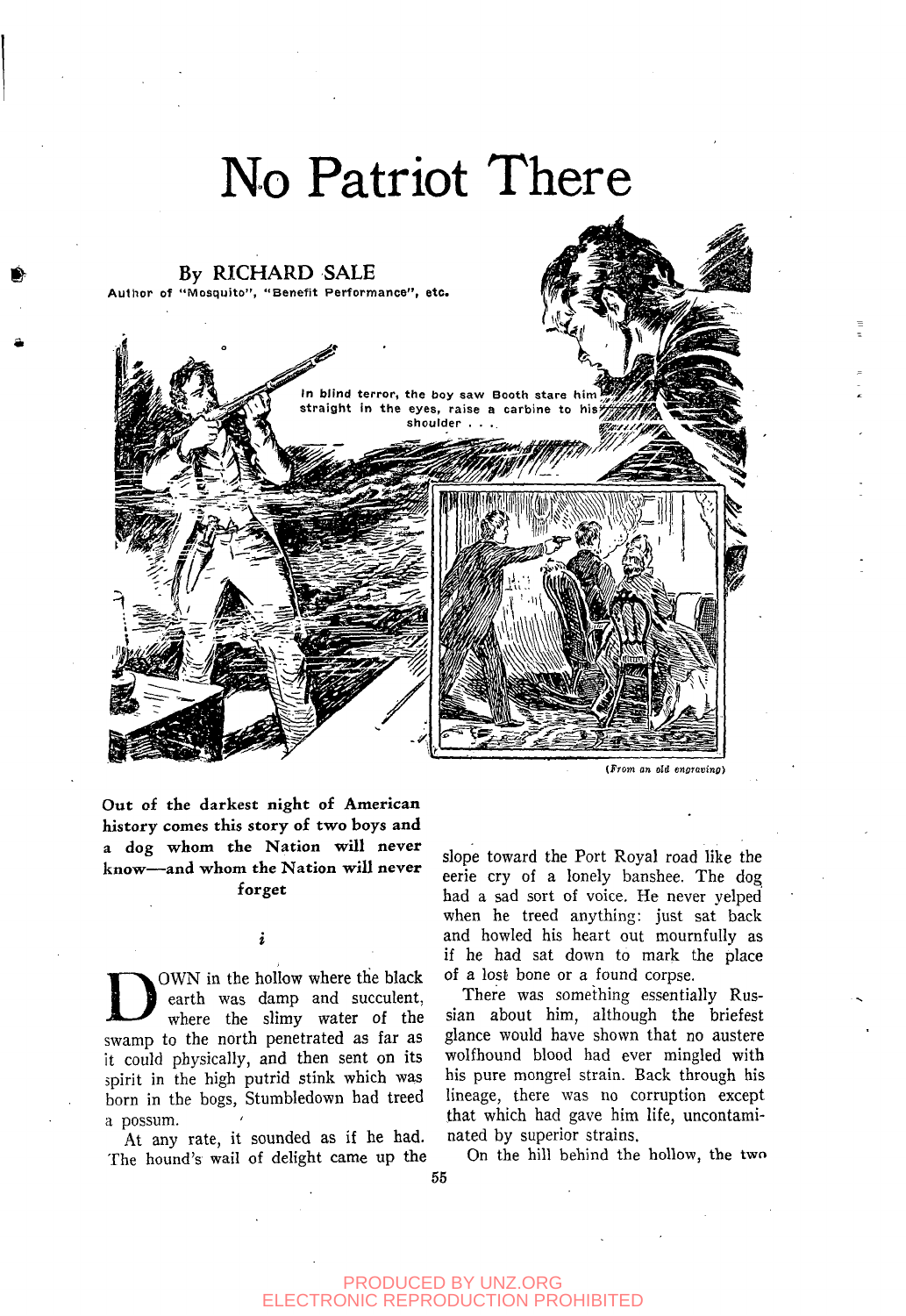boys sat, poking at a small fire which they had built behind the twin oaks just off the highway.. Jasper Benson, the older of the two, a gangling sort of boy with big ears and.buck teeth, said, more elated than sarcastic, "Lawd in a barr'l, jest lissen to thet tail-wagger go! I do declar', Tassle, thet dawg is th' noisiest tail-waggin' cuss this side o' the Potomac."

, Tassle Whitcomb, a year younger, better-looking, and vaguely white beneath his copper coat of freckles, said briefly, "Ain't so." And he poked a sharpened stick into- the black hide of a potato which lay in the fire atop the bed of coals.

Jasper Benson grinned. "Ain't so? Shucks, Tassle, yo' got eahs, ain't you? Why, thet ole dawg is bein' heerd from hyar to Fust Manassas."

"Ain't so that he's a tail-wagger," Tassle said tersely, "He's a good dog. Ain't many dogs could scare up a possum that quick. We no more than got the spuds in the fire before he let go."

"Let go? Thet walkin' bandwagon didn't let go. He just went off, lak a firecrack'r."

"Well," Tassle sajd defensively, "what would you expect? Want him to sing *Dixie* for you? Want him to find a possum and come back and get us and then go back to the possum? He's just telling us that's he's got one treed."

"He's tellin' us\_all right. God res', ole Jack, he's, tellin' us. Fo' all we know, he cud be tellin' us theah's devils and spooks in th' hollow, he cud be tellin' us he was sittin' on a skeleton down chonder theah. Lawd, Tass, you got t'admit no dawg ever made them kind o' sounds fer jest treein' a possum. Thet dawg—well  $glor -$ "

Tassle Whitcomb. rose slowly to his feet and stared down into the black-dark reaches of the hollow. "Does seem funny. He's making a lot of noise for just one possum." He stooped down and picked up his small rifle and tucked it under his arm. "Let's go see."

"Maybe a b'ar," Jasp said. "Pick yo'self a good tree when we cum down theah. What about th' spuds heah?"

"Ain't half-done yet," Tassle said, pushing back the long, blond cowlick which hung over his face to give him a mane, "We'll be back here before they ever burn."

THEY left the fire, banking it with<br>more wood; and they went off into more wood; and they went off into the thick darkness, striding down the mild slope of the hill into the misty hollow where the sound of Stumblebum lurked weirdly. The Virginia earth grew soft be neath their naked toes and presently they were on a level and moving toward the howling dog warily. Jasp Benson stopped, and Tassle, missing the soft sound of Jasp's feet upon the earth, stopped too "Come on," he said impatiently. "You scared, Jasp?"

"I jest was thinkin'," replied Jasp slowly. "Yo' don't reckon thet crazy daws o' your'n is treed a Yankee soljer?"

Tassle considered it. It was a thought "Don't think, so. What would Yankees be doing up here in this stretch of the woods? They're all down around Rich mond. What difference would it make? The war's over. Lee surrendered more'n a week gone now. Supposing it was a Yank?"

"He cud hart us," said Jasp. "Lawd. he cud shoot'n th' knees off'n us if'n he hadda mind."

"I've got a gun here," said Tassle. "You know I can shoot as good as any Yankee, But that ain't no Yank. That's a possum. The war's over, Jasp, and we might as well get used to it. There ain't no more Confederacy, says my mom, and we got to get used to it. It's just one country now like it was before. My mom says we got to forget all about fighting and hating and get to be friends again."

"Friends with Yanks?" Jasp said darkly. "And them bumpin' down mah pap, and unk? Not me."

"Your pap and unk done downed plenty of Yankees before they pushed up daisies," Tassle said quietly. "It was give' and take, says my mom, and now it's over. If she says so, it oughta mean something. I'm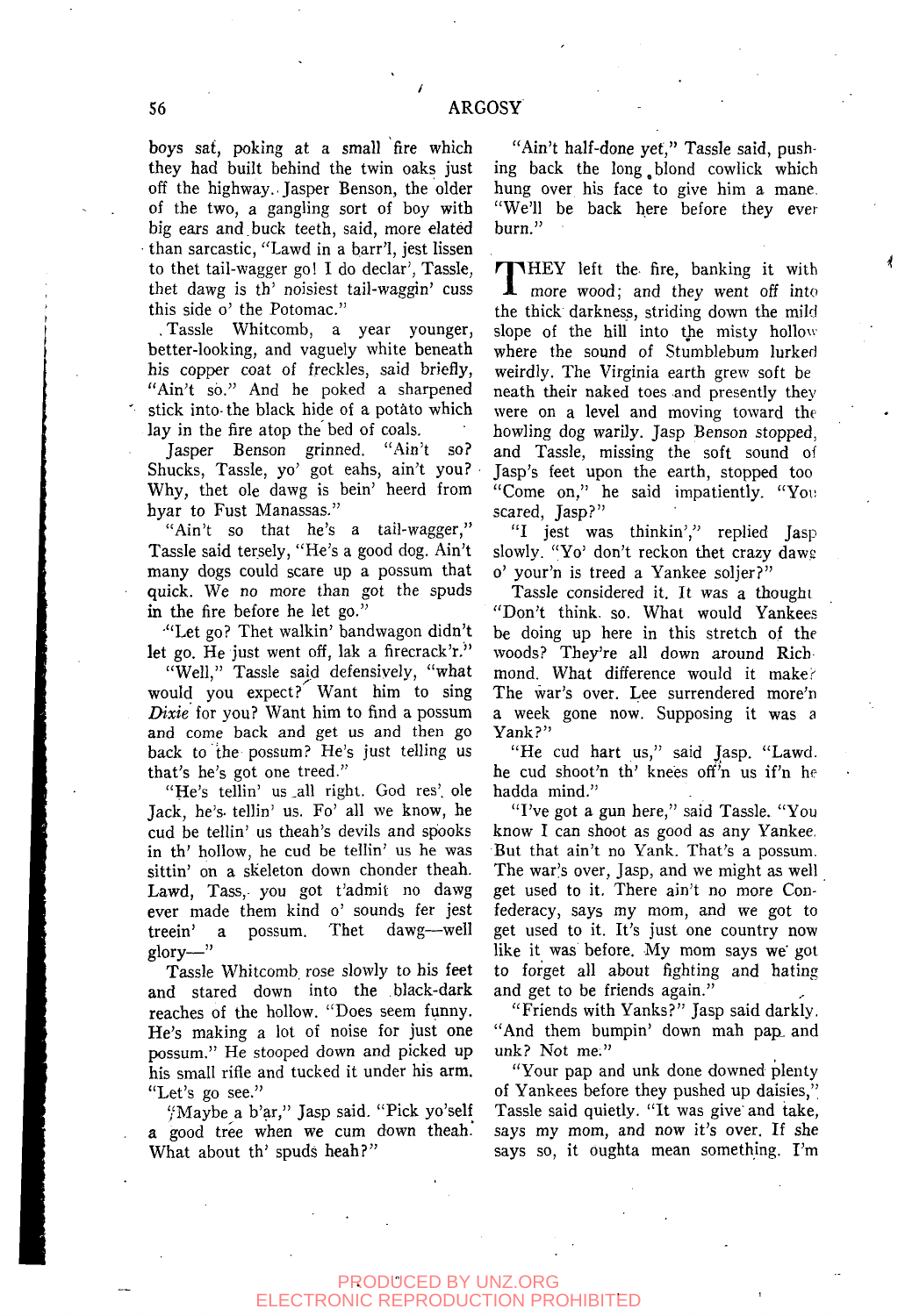the last man Whitcomb she's got left . . . Light a torch and let's go on. You got a match."

Jasp had brought the makings, and he ignited the faggot, tipped with dry grass and twigs which had been sopped in kerosene, and then held the torch aloft, and they went on. "Lawd," he murmured, "yo' speak th' truth theah. Five men Whitcombs, and yo' th' last one. All th' rest o' them daid. Can't git ust to it, Tassle, jest can't. Twin Oaks ain't ever goin' t'be th' ^ame."

"It ain't that," Tassle said soberly.

"I 'member when I was a kid," Jasp said. "Mah pap, he usta point at yo' pap, and he'd say, 'Jasp,' he'd say, 'theah goes Marse John Whitcomb, 'th' fines' southern gen'leman in Twin Oaks.' Yo' pap was *some* folks, Tassle. Mah pap 'n' me, I guess we jest trash."

Tassel nodded, accepting the fact. "Sure you were. Just trash. You didn't go to school. Why, you even talk like trash, Jasp. I had to go to Liberty School at Port Royal, and I couldn't ever go possum hunting like you did with your father. I used to think that being trash wasn't so bad."

They walked on. Stumbledown had settled himself into a low, ghostly howl now, not exerting himself too much. They were closer. They could hear him distinctly.

"If'n th' war's over and they ain't no mo' Confed'racy," Jasp said suddenly, "I reckon Jeff Davis, he ain't pres'dent no mo'."

"Abe Lincoln is president again," Tassle said. "He's president of the whole dang shooting match now."

"Black Republican!" Jasp growled under his breath. "Black damn radical!"

Tassle stopped walking instantly. "Jasp, you're just plain ignorant. You sure are. You know what my father said when he went to war. He said the only reason he couldn't fight for the North was because he loved Virginia more. Just like General Lee said to the State Assembly. But my father said Abe Lincoln was right just the same, right in keeping a union. Two countries here would both be weak, said my pap, and one country would be able to lick the world if need be."

"Tassle," said Jasp darkly, "yo' go tawkin' like a nigger-lovin' Yankee, yo' do."

"Why, shucks," Tassle replied heatedly, "Abe Lincoln went and freed the slaves in '61, and everybody thought that was something. My own pap had freed his own slaves before the war ever started . . . Jasp, look ahead there!"

THEY peered through the misty gloom,<br>Jasper Benson holding the torch out **I** Jasper Benson holding the torch out ahead of him. They saw a yellow figure. "Stumbledown!" Tassle cried, raising his gun for- any eventuality. They came in closer.

The lopsided yellow dog, with great sad eyes and ears that hung to his chest, heard them come but did not look at them. He was on his haunches with his muzzle pointed at a bigger bulk beyond him.

"Yah!" Jasp Benson snapped. "Tole yo' it wasn't no possum!"

They hesitated, attempting to make out the bulk, a little afraid to come much closer. It dawned on them, finally, that Stumbledown, who was not exactly fearless and intrepid, was standing by without anything more than the hackles raised down the length of his spine to the tip of his tail. So the two boys trod in closer, pushing the torch out ahead of them and smoking the way.

In the clearing, beyond Stumbledown, there were horses. Two of them. They lay on their sides, a heavy brown horse and a roan. They were both dead. That was why Stumbledown howled his heart out. They had both been shot in the head and there was blood from the wounds which raised the dog's hair on his back. Tassle and Jasp went closer, poking the torch down. The brown horse was blind in one eye.

"Lawd," Jasp whispered. "Glo'y!"

Tassle, overcoming a violent sense of repugnance, reached down and touched a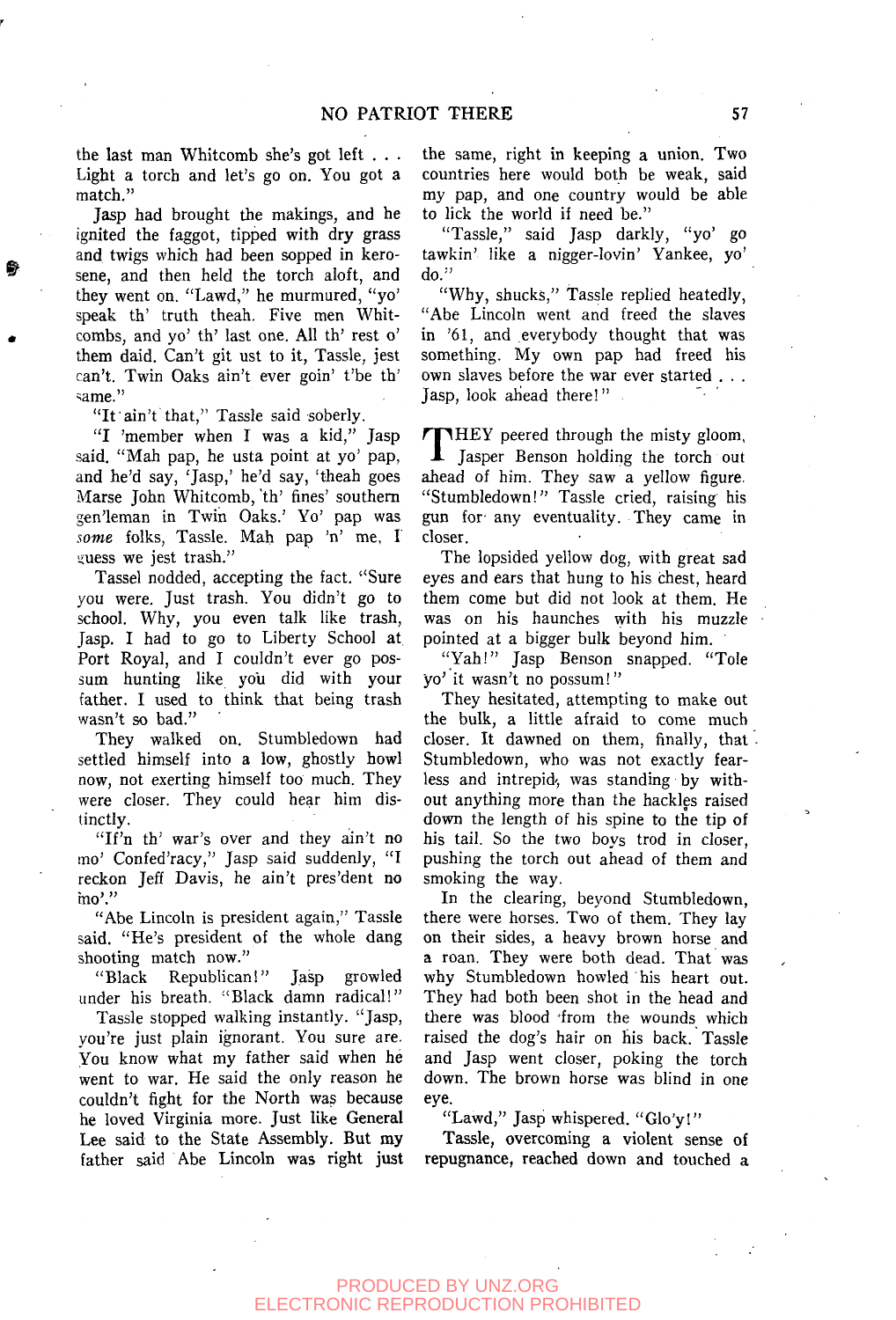haunch. "Golly," he said. *"Warm!"* 

"This heah blood," said Jasp hollowly, "it's red, not black. Dawgone, Tass, these heah . beasts ain't been daid a coupla hours!"

Tassle pointed at the inscription behind the nub of the saddle. It read, *John Fletcher, Liveryman, Washington, D. C.*  "From Washington!" he said. "They came all the way from Washington. Why was they shot?"

"Ain't Army hoses," Jasp said. "Thet's a fack. Musta come by th' Port 'Baccy road an' crost th' P'tomac by th' ferry at Pope's Crick. Looka heah, Tass, looka right heah!"

Tassle joined him. Jasp held the smouldering torch close to the earth. In the soft dirt, they saw a hole. Four feet away, heading southwest, there was another hole. Beyond that, another. They followed these holes for fifty feet, then stopped warily.

"Crutch made those holes," Tassle said. "Ahuh," said Jasp Benson. "And them holes is headin' down th' road t' Mr. Garrett's farm."

"Want to track 'em down?" Tassle asked, not wanting to himself, but putting Jasp in the position of showing fear first.

"Reckon not," Jasp Benson said. He shivered as Stumbledown howled again. Tassle turned and yelped at the dog who fell to the ground as if stricken, and then remained silent.

"If you ask me," Tassle Whitcomb suddenly' said, "I think there's something funny going on, and that it's dangerous, and that you and me had better get out of here as quick as we can and get home and keep our mouths shut about the whole thing."

Jasp nodded, then added, "Yo' don' think we oughta tell no one, Tass? No one a-tall?"

"No. If my ma heard about it and thought something was happening out here in the night, she'd never let me go possum hunting again."

"Ahuh," Jasper Benson nodded. "L-let's  $-\text{let's}$  He jerked his head toward the slope, toward the road, toward Twin Oaks and home, and in moments, the three were scurrying back up that dark hill—the two boys and the ill-proportioned dog—making such haste that they forgot both the fire on the summit, and the spuds on the embers.

The spuds were charred throughout be- .fore the unattended fire finally died past midnight.

ii

 $\bf{l}$ HE following morning, there was mail. At the Whitcomb home, that is; for Jasper Benson had never had but one letter in his life, and if he had had more he would not have been able to read them. When Jasp received news of his father's death at Lookout Mountain, that one epistle in his experience, Preacher Daniels had to read it to him.

Not so Tassle Whitcomb. He could read pretty well. When he went down to Mr. Robinson's general store which was also the Twin Oaks post office, Mr. Robinson had mail for the house; and besides that, bands of women from the village had gathered in the store and were engaging in horrified conversation. Later Tass was to remember their horror, not their satisfaction.

There was a letter from Mrs. Whitcomb's sister in Atlanta, full of news of privation and General Sherman; and there was a newspaper from Richmond, the *Whig,* dated April 17. It had taken several days to come seventy-two miles north, despite the fact that since Lee's surrender travel between Richmond and Washington was supposedly open, clear, and free of the necessity of passports, at Lincoln's own order.

There was also a copy of the Petersburg *Express* of the same date.

When Mrs. Whitcomb finished the letter from Tassle's aunt in Georgia, she wiped a quiet tear from one eye, brought on by allusions in the missive to her husband, who had died at Sharpsburg; and she opened the Richmond *Whig* to see the war news. They heard so little in Twin

ŧ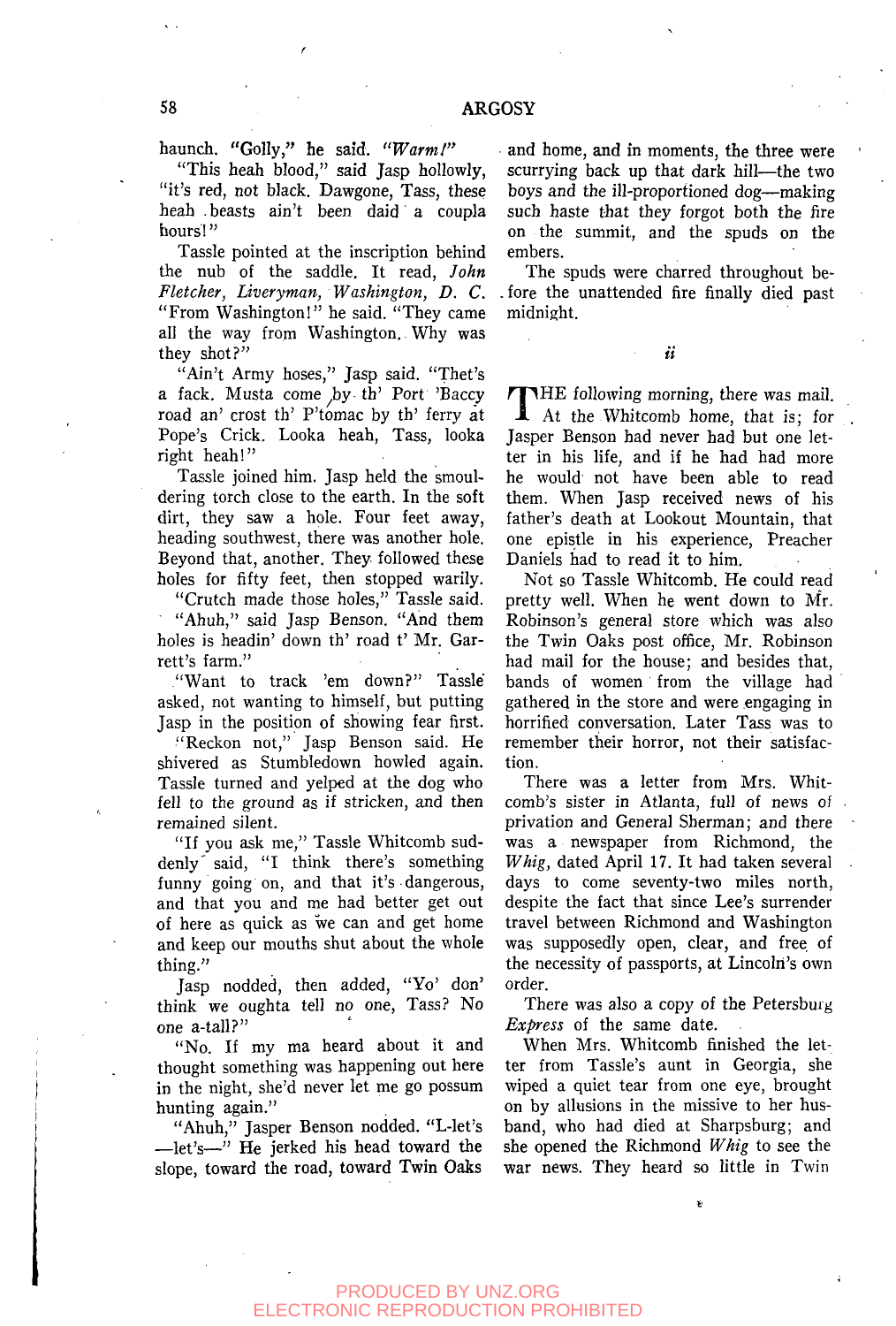Oaks that was founded in fact; mostly sharp and scurrilous whisperings and rumors which never proved themselves. In March of that same year, four weeks before the surrender at Appomattox, rumor in Twin Oaks had had it that Grant was suing for peace after his frightful losses in the Wilderness campaign. So you couldn't believe what you heard in Twin Oaks.

Mrs. Whitcomb read through the front page of the paper silently, while Tassle waited to hear the news. He saw his mother's soft face harden swith stupefaction and quick repugnance. "No!" she cried softly. "Oh my God, no! Now we are truly finished!"

She slumped back into her chair, letting the paper drop into her lap.-Tassle reached out and took it and spread it before his eyes. There it was. Beneath the state seal of Virginia with its motto *Sic Semper-Tyrannis,* was the news. A black headline—

# ASSASSINATION OF PRESIDENT LINCOLN!

And then the intelligence below,

**The heayiest blow which has ever fallen upon the people of the South has descended. Abraham Lincoln, the President of the United States, has been assassinated! The decease of the Chief Magistrate of the nation, at any period, is an event which profoundly affects the public mind, but the time, manner, and circumstances of President Lincoln's death . . .** 

# **A^TTEMPTBD MURDER OP SECRETARY SEWARD AND SONS**

#### **Dispatches From Secretary Stanton**

Ь

Tassle Whitcomb devoured the words— Ford's Theater, Abraham Lincoln, the shot, the madman who sprang to the stage, the cries from the audience, "Booth! Wilkes Booth!", the confusion . . . "Ma!" he cried suddenly, "Ma! What does it mean? Is it true?"

Mrs. Whitcomb dabbed at her eyes and took the newspaper back again. She searched it. She found the words she had seen before, after the surrender of Lee: "The publication of the *Whig* is resumed with the consent of the military authorities. The proprietor has had a conference with the Military Governor, who has assented to the publication of the paper on conditions which will be cheerfully and faithfully complied with , . ." That made it true enough. The *Whig* was under the thumb of the Federal Army.

To make certain, Mrs. Whitcomb opened her other newspaper, the Petersburg *Express.* There too, on the third page, the confirmation. She read,

#### **PAINFUL RUMOR**

**. . . The assassination .. . is said to have occurred on Friday night last at 40 minutes past 10 o'clock. The version which seemed to gain most cre-***I* **dence is, that while the President was retiring from Ford's Theatre, he was fired upon from a crowd .. . At the time of this writing, we have no means of ascertaining the truth . . .** 

"It's true, John," she told her son. His name was John after his father. "It's the truth. He's dead. Shot down by this Booth . . ." She shivered. "It means the end of us, the end of the South."

Tassle didn't understand. "Why do you say that, mom?"

"Because," she replied, "our mercy has been destroyed. What can we hope for now except the blackest reprisals?,Would you expect mercy from that beast Stanton, or from those Congressional savages whom Stevens leads? Reprisals, son, terrible reprisals! They'll make a military territory of the South unless Andrew Johnson fights them and he won't dare, he won't dare—"

IT WAS not exactly over Tassle's head,<br>but it was too political to hold his in-T T WAS not exactly over Tassle's head, terest. He had often heard his mother speak in the same vein: the mercy of Lincoln who was their rock, despite the mutterings of the hard-bitten oldsters of Twin Oaks about the black Republican.

And oddly, it had tempered him into mild defenses of Lincoln when Jasp Ben-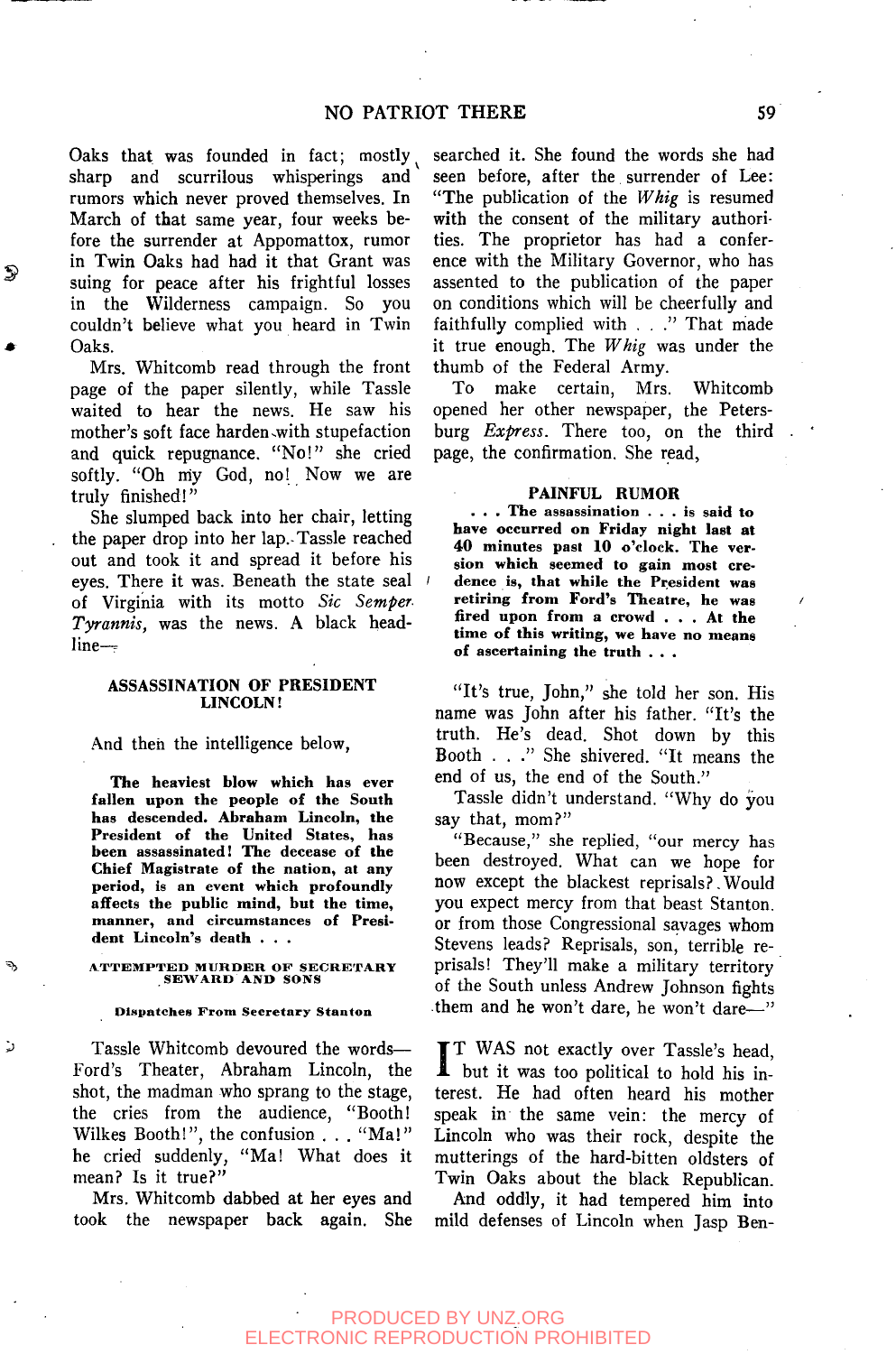son started cussing the president. Jasp, annoyed by one such defense, even accused Tassle of being a Yankee lover.

"Ain't so," Tassle had said. "You wouldn't want any Yank to go shooting Jeff Davis in the back, would you? That ain't proper warfare, nor fair fighting. Well, it works the other way around too."

So Tassle didn't want politics and talk of reprisals and of Union congressmen ,or Vice-president Johnson whose name he was hearing for the first time. Tassle wanted the sanguinary viewpoint; and presently, down Main Street, he searched out Jasp Benson and got it.

"All ovuh town," Jasp said. "I got the story right. Jed Gantry, he jest cum back from Washin'ton by th' Port Tobacco road, th' back door. He was in Washin'ton when it happ'ned. He tole me'everythin'. This man, John Wilkes Booth, he shot Abe Lincoln in th' head and then he leapt on the stage and tripped er somethin' and he shouted somethin' they couldn't make out and then he run fer it. Lincoln, he went daid th' next mornin', and this Booth, he got away clean."

"He got away?" Tassle said. "How in glory could he get away after shooting the Prrsident of the United States?"

"Dunno," Jasp said. "But they ain't ketched 'im yet."

"But how could he get away? They musta closed every road from Washington as soon as it happened!"

"Jed Gantry says they was talk thet this Booth, he bust his laig when he fell onter th' stage! A bust laig too, and he got away."

"Golly," Tassle breathed, "how could he get away with all them roads closed?"

"Mebbe," said Jasp, "mebbe they fergot to close th' Port 'Baccy road. Lawd, Tass, yo' know th' goin's ons 'bout thet road. 'Fore the war was ovuh, yo' cudn't tell who yo' was goin' t'meet in th' way o' spies. I heerd Jed Gantry say oncet it was th' back door t' Washin'ton and Richmond. Fed spies and Reb spies usin' it alia time. Mebbe this Booth, he got away clean and

cum south—mebbe by Pope's Crick." "Only one?" Tassle said thoughtfully. "Only this one Booth?"

"Ahuh. He was an acktor," said Jasp.

"An actor!" Tassle grunted derisively. "A crazy actor! A soldier would never have done a thing like that."

"Soljers got honor," Jasp said.

"We got honor too," Tassle said tersely. "My father said a Virginian had more honor than anyone in the world."

Jasp was fired with the thought. "Honor, honor, thet's what we's jest full o', Tass. Know what we oughta do? We oughta ketch thet Booth and fry 'im in a bonfire."

"What would you do if we really caught him?"

"Why," Jasp said, "I'd shoot 'im fulla holes, and hamstring 'im. and burn his foot and—" He paused and shivered. "Lawd, Tass, I'd be sheered."'

Tassle didn't look scared though. His face was thoughtful. "Those hqrses, dead. There were two of them. Not one. I was  $\sim$ thinking maybe this Booth had shot his horse to hide it in the woods, and then gone on afoot. But two horses—"

"Well, mebbe there was some one with 'im."

"That crutch-mark—"

"Lawd God yea! Th' crutch-mark! And th' man what shot th' black Republicanhe bust his laig—"

Tassle and Jasp Benson stared at each other, wide-eyed at their own wealth of evidence, trembling at the possibilities which such facts portended. Both were suddenly apprehensive and afraid. They wanted to go, but it took nerve. They gulped. "I bet," Tassle said, "you're afraid to go follow those crutch marks."

"Who, me?" Jasp said. "Not me."

And so, by jockeying half-hearted taunts at each other, they finally placed themselves in advanced positions from which neither could retreat with dignity, and they were thus compelled to whistle up Stumbledown and make the trek out the highway south toward the slope above Garrett's farm.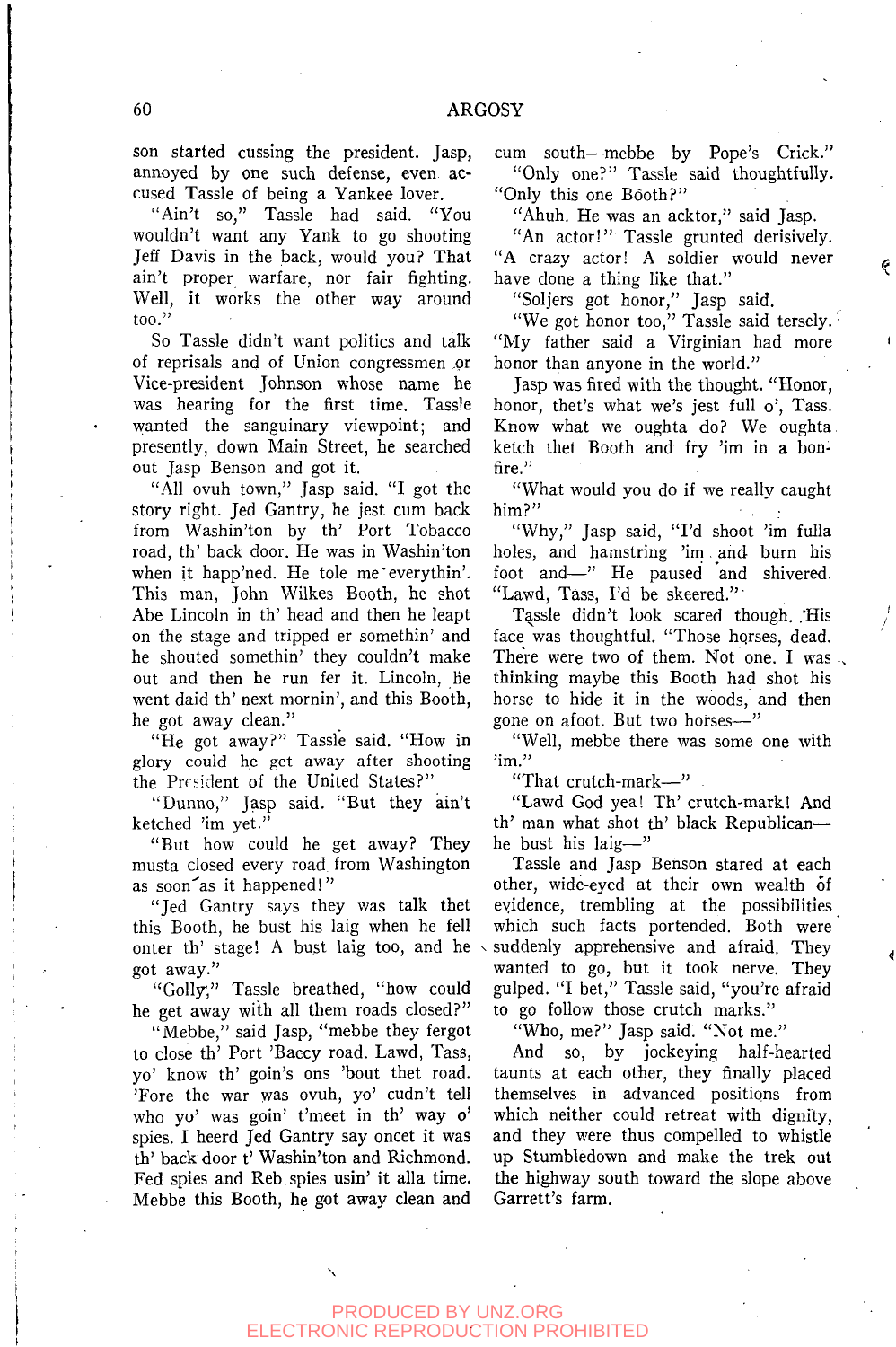But this, really, was what they had wanted in the first place, having needed some moral force to back up their wary curiosity.

# iii

 $\mathbf{B}^{\text{Y~DAY, the slope and the low ground}}$  in the hollow did not look ghostly  $\sum$  Y DAY, the slope and the low ground at all. The jagged strata of low mist had disappeared in the heat of the morning, and although the sunlight could not penetrate much in the hollow—directly that is —there was plenty of light, and they soon came, in some high trepidation, upon the carcasses of the two dead horses.

Here the boys planned to halt and waste some time getting up more nerve to follow the indentations of- the crutch which had passed there; but Stumbledown put his ludicrous tail between his yellow-haired legs and slunk off toward the Garrett land, plainly showing that he would have none of the spot where death had overtaken the mounts.

After that, it was up to Tassle Whitcomb and Jasp Benson to follow the dog. Stumbledown made no pretense of following a spoor. Tass knew that the dog was not much good at scent. Even hunting possum, Stumbledown would usually run across a possum by pure accident and then set up a bellow to warn his master. It was never a case of scenting the beasts.

And the dog now followed the crutchmarks only because they themselves followed the most open route out of the thick woods. It was an animal trail which led south and west toward Mr. Garrett's place, where they could see golden sunlight beyond the fringe of forest. Stumbledown, uneasy in the dankness of the woods, wanted some of that sun.

Behind him, Tassle and Jasp followed the crutch marks. On one soft spot of black earth, they found four footprints.

"Ahuh," Jasp, said. "Ahuh."

ħ

Þ

''You see?" Tassle said in a low hushed voice. "Two of 'em."

As they reached the edge of the woods, Stumbledown growled ominously and Tassle grabbed the yellow dog by the collar and held him. Stumbledown was no bird dog, but he was pointing none the less, his usually limp tail extended behind him like a ramrod. He was pointing the barn which lay across the freshening meadow. Garrett's barn.

The boys both knew that barn. They had been in it often with young Bob Garrett. It was full of old furniture. It had one entrance, the front door; but it had not been built too accurately, and the walls were full of broad cracks so that you could easily see inside. Still in the woods, Tassle and Jasp crouched and eyed it. Every now and then there was a movement past one of the cracks.

"In theah," Jasp said. "Some one."

"Yes," Tassle nodded. "Over left, one sitting down, the other one keeps pacing."

"Take a close look?" Jasp said.

Tassle shook his head. "Might get caught. We'd better not, Jasp."

Jasp was older and he felt a little more confident. "Reckon I cud angul up to thet theah barn and have me a good seeto," he said slowly. "Angul up like a worm on muh belly. Dare me?"

Tassle thought it was dangerous, but his curiosity got the better of him. "Dare you."

Jasp took a long breath and then began to wriggle through the grass toward the barn, taking advantage of every little niche and hollow in the ground. He did remarkably well, and reached the rear of the barn in something under ten mihutes unsuspected and undetected.

He lay very still for a long time, then took a look, and finally came back. He made the whole trip safely but was panting when he pulled up in the woods, and his face was a little white.

"They're in theah all right," he rasped. "Two o' 'em. This Booth, he's theah, sittin' on a floor. Got a crutch. Left laig all busted, gotta splint on it. Lawd, he's heeled too. Got a dagger, got a pistol, got a carbine and he touchin' all three. Little sorta man with a black mustache. Other man, he got a mustache too, but he's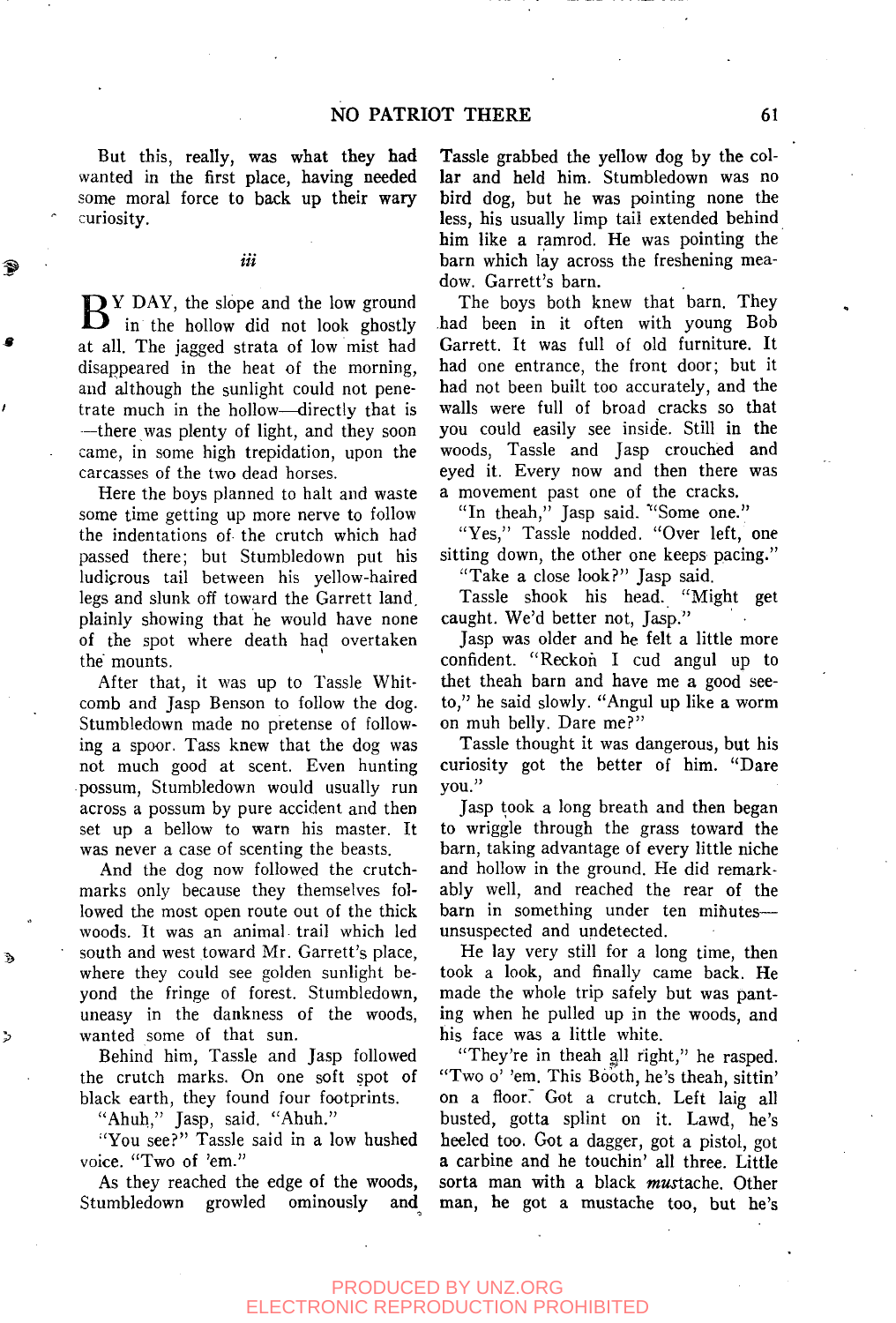skeered. He got a pistol. This Booth, he called t'other man Herold. Dave Herold. Whew!"

"Let's go," Tassle said. "Let's go home quick. This ain't any of our business, Jasp, honest it really ain't."

They suppressed Stumbledown who was fearless enough as regarded the inhabitants of the old barn on Garrett's land, and they retreated through the woods up to the slope, and back to Twin Oaks on the pike.

BY MID-AFTERNOON the news was<br>around that there were Federal around that there were Federal soldiers in the vicinity. When Mrs. Whitcomb . heard it, she kept Tassle indoors, under threat of violence to his person. "I don't want my son out running around with Union cavalry in the streets. It's a dangerous time to be abroad, John, do you understand me?"

 $"$ asp—"

"I don't care about Jasp Benson. You're staying in the house. It's a searching party, and" they're looking for the man who killed Mr. Lincoln. They're apt to be heated and liable to do something terrible, and you couldn't blame them. They're mad, and the innocent are apt to suffer as much as Mr. J. Wilkes Booth when they catch, him. And they'll catch him."

"Yes, Ma," Tassle said. "But if Jasp comes over, can't he come in and play with me?"

"He may do that, if he's clean."

Jasp was not clean when he showed up, but he managed to get in. He had awful important things to tell Tassle, and when the boys had gained their wanted privacy Jasp unburdened himself. "Tass," he whispered, "didja know theah was a reward out'n for this Booth and this Herold?"

"How much?" Tassle said.

"Twenty thousand dollars in hard money. Not Rebel paper. Hard Union money. That's a lot, ain't it?"

"It sounds like an awful lot."

. "Lawd, Tass, jest think of iti You 'n' me knowin' wheah them skonks is hidin' and twenty thousand dollars waitin'.".

"A dagger, a pistol, and a carbine, you mean," Tassle said sourly. "Best thing we ought to do is tell the soldiers and let them go up and catch those men."

"And then we'd lose all thet theah hard money," Jasp said, horrified. "Golly, Tass, yo' ma is rich, but I never had no decent money. Seems like this is a real chancet fo' some."

"It's a chance to get shot in the head and killed," Tassle said. "Why those men would cut you into little pieces, Jasp, if they knew you was onto them."

"Not if'n I had me a gun."

"You don't have a gun."

"If'n yo' could lend me your'n, I'd walk right inter thet barn and tell 'em to grab air or I'd right pulverize 'em, and I'd walk 'em back inter town a mite richer fo' th' trouble. Come on, Tass, come on. We cud do anythin' with money like thet."

"No, sir," Tassle said. "Not me."

"Ain't skeered, are yo'?"

"My ma," Tassle said firmly, "says that I can't go out of the house on account of the Union soldiers around town. And that's all."

Jasp looked crestfallen. "I'd go muhself if'n yo'd lend me yo' rifle and Stumbledown."

"Take them if you want," Tassle said, "but I think you're silly to try it. You'll get in trouble."

Jasper Benson pondered this, but the gleam of gold decided him. "If'n I wasn't back by sundown with yo' gun," he said slowly, "wouldja raise up'n them theah Yank soljers t'come a'ter me, Tass?"

"All right," said Tassle dubiously. "But I think you sure are crazy to try and do a thing like that."

"Yo' won' tell no one? On yo' word." "On my word."

"Give me th' gun then."

And the last Tassle Whitcomb saw of him, he was going down Main Street south toward Garrett's farm with the rifle stuck down his trouser leg to hide it, and Stumbledown lurking by his dusty bare heels.

Jasp never came back at sundown.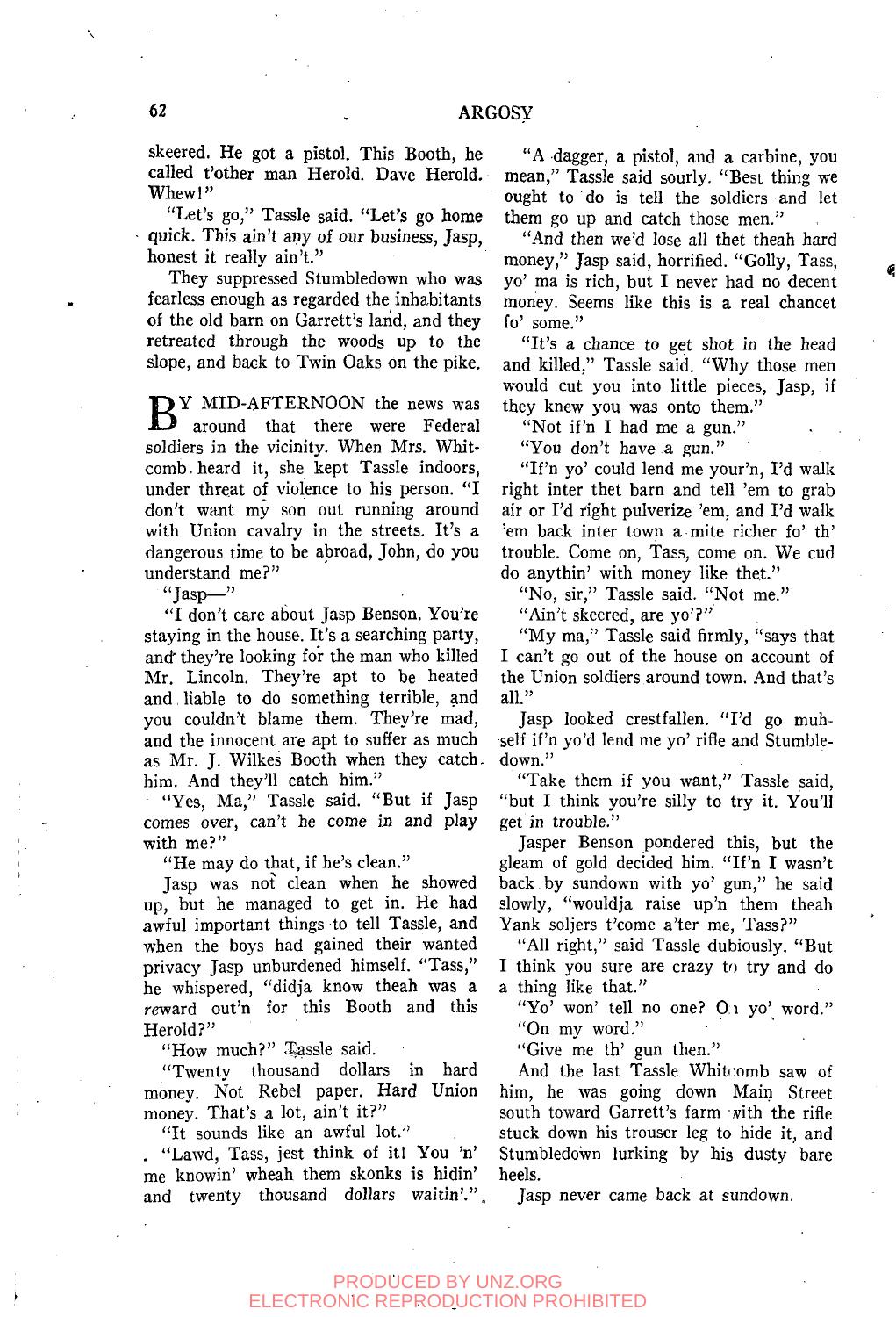AT EIGHT P.M., Tassle Whitcomb was<br>frantic. The street, now dark, showed T EIGHT P.M., Tassle Whitcomb was no sign of his friend, gave out no sound of those bare feet clumping along in the dirt. Stumbledown's bark, full and lazy, was missing. No sign of him either. And sundown was two hours old.

Tassle had pleaded in vain with his mother. He could not, of course, tell her. the truth; so he had asked to possumhunt. Mrs. Whitcomb said, in horror, "Possum-hunt on a night when the hills are filled with vengeful searching soldiers? You might be mistaken for—" She shuddered and cast off the terrible thought. "No, absolutely not. You're to go to bed and not another word, do you hear me, Son?"

"Yes, I hear you," he said, and retired upstairs.

But when, at eight, the night failed to disgorge the bony body of Jasp whichit had swallowed alive, Tassle knew that he had to disobey his mother and act as a man should act. He had the consolation of knowing that his father would have agreed with him; women were different.

Into the study of Lieutenant Colonel John Whitcomb, Army of Virginia, deceased, Tassle stole quietly. In the desk there, preserved as his father had left it the day he went to war with the other gallant men who followed Lee, Tassle found the pistol. Loaded, it was a formidable weapon. To Tass, who had never fired such a gun, it looked big, and he wondered vaguely at the power of its recoil.

Also in the desk, he found his father's field glasses, which he strung around his shoulder. The gun he slipped into his blouse. "Effects" they had called these things when they were delivered home to his mother. To this equipment, he added a handful of three-inch lucifers; and then, holding his breath, he opened his window and went down the galvanized iron drainpipe which descended to the ground from the roof.

3

. . . Tassle found Stumbledown twenty minutes later. He did not go the long way by the slope and hollow, but he headed directly across the fields from Twin Oaks toward Garrett's farm, thinking there might be Federal cavalry on *the* road. It was the night of April 26; Abraham Lincoln had been cold for eleven days. It was dark and pleasant.

Tassle reached the open meadow and he could see the tobacco shed across from him, but he was looking at it from a side now, instead of from the rear where he and Jasp had seen it in the afternoon.

Tass shivered. He was afraid and he knew it. But Jasp was in there, Jasp was. He'd been warned, he'd been told, and .now he was in trouble. Twenty thousand dollars' worth of trouble. Tassle wondered vaguely if there really was a reward and if it were really that amount. He, too, was wary of Twin Oaks' rumors which seldom smelled the truth. He took a deep breath of night air into himself, and started across the meadow.

Fifty yards from-the house, he tripped over Stumbledown.

Stumbledown was dead. Tassle saw that when he struck one of the lucifers he had brought along, shielding its glare from the shed with his coat. There was a bulletwound across Stumbledown's spine. He had not died at once, for Tassle could see the trail of blood which led away from the shed- for a hundred feet before the bail paralyzed the dog and forced him to drop there in his tracks and expire.

Tassle did not feel grief for a moment; he was too stunned. Then when full realization crept through him, when he felt the cold firm rigor of death in the yellow dog's body, tears broke from the dikes of his eyesiand he wept quietly and completely, unabashed.

He imagined what had happened: Stumbledown running to the shed, growling and barking, and one of the two men firing a single shot. He harassed his mind with pictures of the pain and torture which the animal had borne—none actually, since the bullet had paralyzed his nerve centers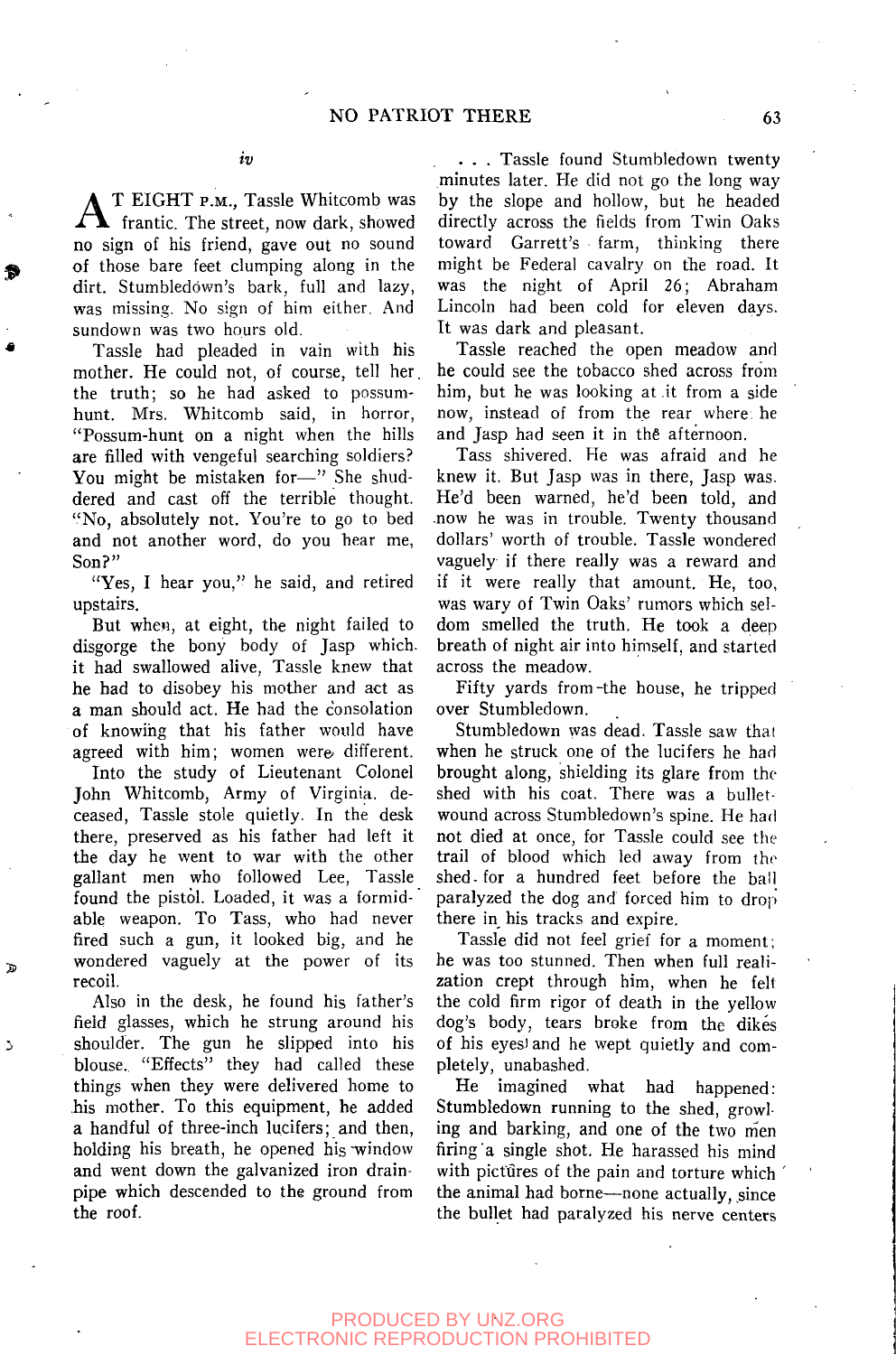—and when his grief had dissipated, intense smouldering anger set in. '

He suddenly rose and was off across the meadow boldly and daringly, his father's big pistol swinging recklessly in his right hand. Jasp's in there, he thought; Jasp's in there and by the beard of Lee and the beard of Jackson and the beard of Beauregard, if he's got one, I'm going to get him out! .

And if Jasp is dead, they'll die, both of them.

He strode up to the barn, swaggering soundlessly, and at a crack he went on his hands and knees and peered in.

He saw them, the man with the crutch and high forehead, and the other man pacing to and fro with a gun in his hand. There was a kerosene lamp burning. It smelled. There was no sign of Jasper Benson.

. Tassle looked beyond the piled furniture into the small loft on one side of the barn. It came to him that Jasp had been murdered and stuck up in the loft by the man who could-still walk—Herold, his name would be. The other, Booth, with the dagger in his belt, had a bad leg. His face was white and drawn and he seemed to be in pain.

And staring, Tass knew what his father would have said: "No patriot there, son. He struck no blow for the South. Only one mad act for himself, to please his ego, thinking to become ageless in the pages of history for the killing of a tyrant when he himself was the tyrant  $\ldots$  "

"Pap," Tassle breathed, as if in pain. "Oh, Pap  $\ldots$ "

**HE DID** not raise the pistol. Jasp<br>might be alive. Up in the loft,<br>bound and gagged, but breathing still. **TE** DID not raise the pistol. Jasp **A** might be alive. Up in the loft, Alive. He didn't want to kill anybody. I'm only a boy, he thought, as if his mother might, have prompted him: a little boy.

He stole around behind the barn and looked up at the second story where the loft door was. No second story really; but there was an opening up there, even

in this small shed. He picked the holes and protruding knots and he climbed until he reached the gap and then he wriggled in.

No sign of Jasp here either, no corpse of Jasp or breathing Jasp. And just below him, the two of them, armed and tense and murderous. Tassle hardly breathed. Get out, get out, his mind hammered. He turned to go, and stopped.

It was midnight. Midnight of the 26th of April, 1865. And all around the shed, he saw the shadows creeping, the Union soldiers surrounding the shed. He was trapped with those men. He was trapped with the murderers of Lincoln.

He wanted to scream out; but his throat was dry and tough and he was terrified. He stared down at the two men below him. He could have spit on them. Presently the door shook with hammering and a voicecried out in terrible tones that the place was surrounded. Tassle shuddered.

Then he saw young William Garrett come in. Will Garrett had been in the Confederate cavalry and was now paroled. He heard Garrett attempt to persuade the men to surrender their arms and come out.

He saw Booth rise, the lamplight glistening on his high forehead. "Not I," he said tragically. "I'll stay and shoot it out with them! They won't take me alive!"

But Herold gave in; Herold decided to surrender. Tassle watched, saw Herold go out with Garrett. The front door closed. It was unlocked. And then Tass smelled smoke. He stuck his head out the opening and saw fire. They were firing the shed to force Booth out, and already the dry old wood of the barn, in the rear, caught and began to cough flames toward the roof.

Tassle moved in terror and rattled furniture. Booth heard him. Booth started for the door, limping, a cripple, and he turned his head up to stare at Tassle Whitcomb straight in the eyes. In blind terror, Tassle saw Booth raise a carbine, throwing it to his shoulder.

And then, somehow, the gun of Lieutenant Colonel John Whitcomb exploded; and when the smoke cleared from before his eyes Tassle saw the cripple prostrate

 $3 \text{ A} - 30$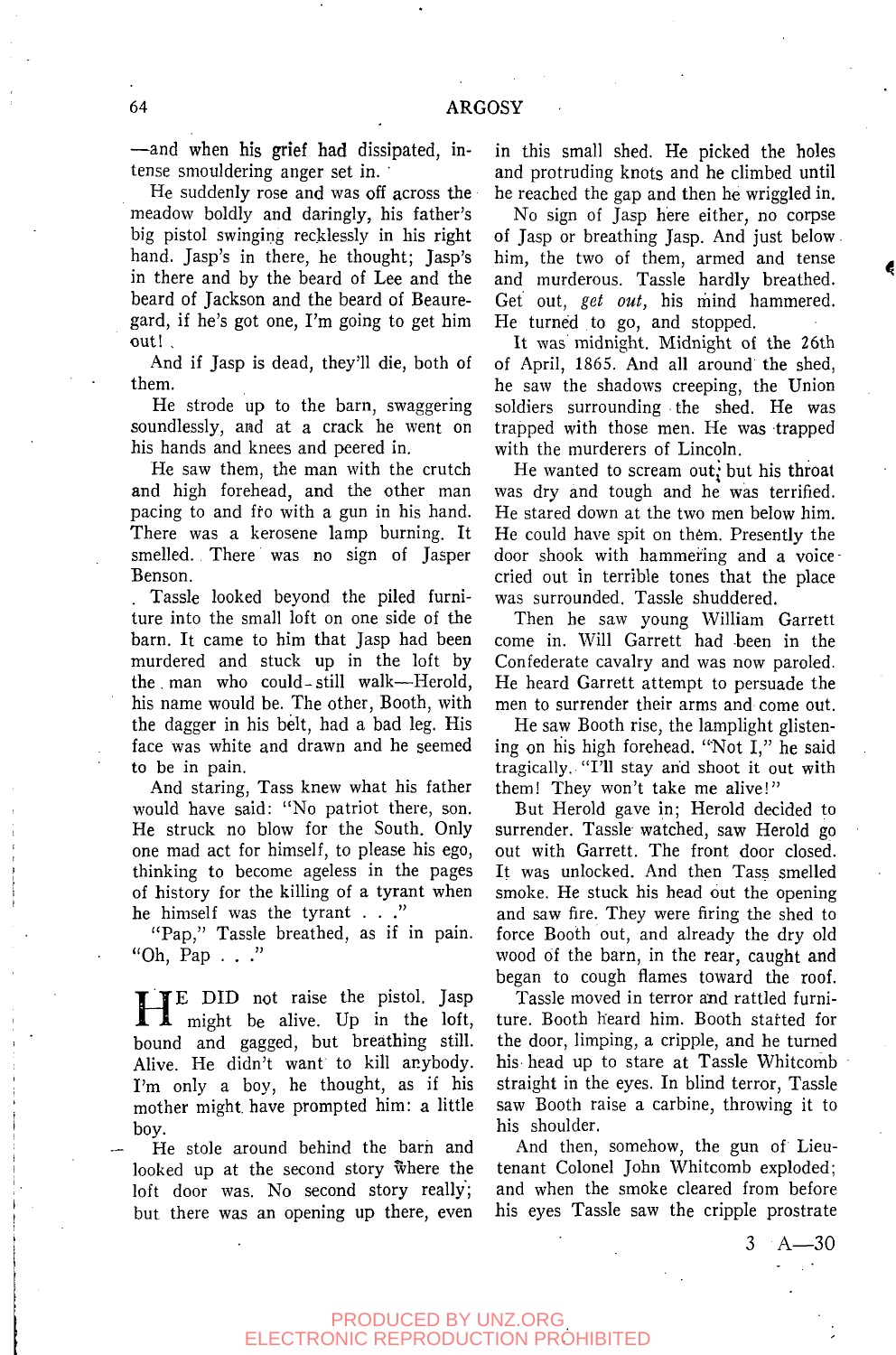on the floor. Garrett was kneeling over him, and a man they called Lieutenant Baker was beside him; and soldiers were all swarming in the front door, some calling, "Conger got him!" and others yelling, "It was Boston Corbett, not Conger!"

They carried Booth out. Tassle could see the man was still breathing. In awe at the horror of his own deed he forgot the fire, until presently its very crackling brought him to his senses. The soldiers were going up to the Garrett house, carrying J. Wilkes Booth. The flames were mounting the rear wall.

Tassle jumped out into the good green earth, above the flames. It was a big jump for him; it stung his soles, but did little else. And in a moment he found himself running hard for the hollow and the slope, and the rendezvous of the dead horses. He had hardly entered the woods when he heard his name called, sharply. "Tass! *Tass!"* 

It was Jasp Benson, on the ground, still holding the gun.

Tassle wailed, "I thought you were dead—"

"Lawd, Tass, am 'bout daid. Stumbledown, he got shot, and me runnin' like a woodcock, I bust, muh ankle. Twist'd it. It's all swoll. Guess it's fulla sprain. I couldn' walk back muhself but if'n yo' help me, I can go."

Tassle gulped. "Jasp—" he said hollowly, "I—killed him! I shot him dead! Oh Lord! With my pap's gun! Here! Oh, Jasp!"

Jasp bit his mouth. "Ain't fo' me to tell on yo'," he said quickly. "You 'n' me, we'll keep it a secrit. Ain't fo' me to say. Yo' cum out to save me, I ain't never gonna say on yo'. Yo' my friend, Tass,' yo' are."

"If mom ever knows—"

"Till th' day I die," Jasp said solemnly, "I ain't the one t' say on yo', Tass, so help me, Lawd. They ain't no one 'd ever believe yo' anyhow. They wouldn't believe our sayso in a thousand yeahs!"

They stumbled home in the dark, shiver-

ing and petrified; and behind them, they left the strangest question of the times: who killed the man at Garrett's farm?

 $\overline{2}$ 

H ISTORY credits the killing of Booth to Sergeant Boston Corbett. And then history doubts its own credence by saying that it might have been some one else, or that Booth might have shot himself.

For the thing which history cannot understand is written in these words among its pages: *The bullet that killed the man in the barn entered his neck on the right side and, taking an oblique downward course at an angle oj about twenty degrees, penetrated three vertebrae and passed out the left side.* This, from the records of the Smithsonian Institute, in Washington.

Then if the bullet ranged downward at twenty degrees, how else could Booth have been shot except from above? And how then could a soldier on his own level have fired the shot which killed him?

History cannot understand this, and rightly.

The man who could give the answer, unfortunately, died the morning of the 27th on the Garrett porch; as the sun was crossing the footbridge of the East.

Being boys, Tassle and Jasp did not keep to their sacred words not to disclose their secret ever; but Jasp was wise when he said they would not be believed. They weren't, of course. And as he grew older and wiser, Tassle found it prudent to be still, for there were dark and powerful men in that tragic era who did not want the truth of any of that strange affair brought into the light.

So history, blind to a frightened boy, a yellow dog, and the moral fibre which binds a strength of adolescent friendship, will go down through the ages, confused, tripped up in the very facts which give it its name, never quite understanding how very simple explanations can be when evidence is most compound.

4 A—30